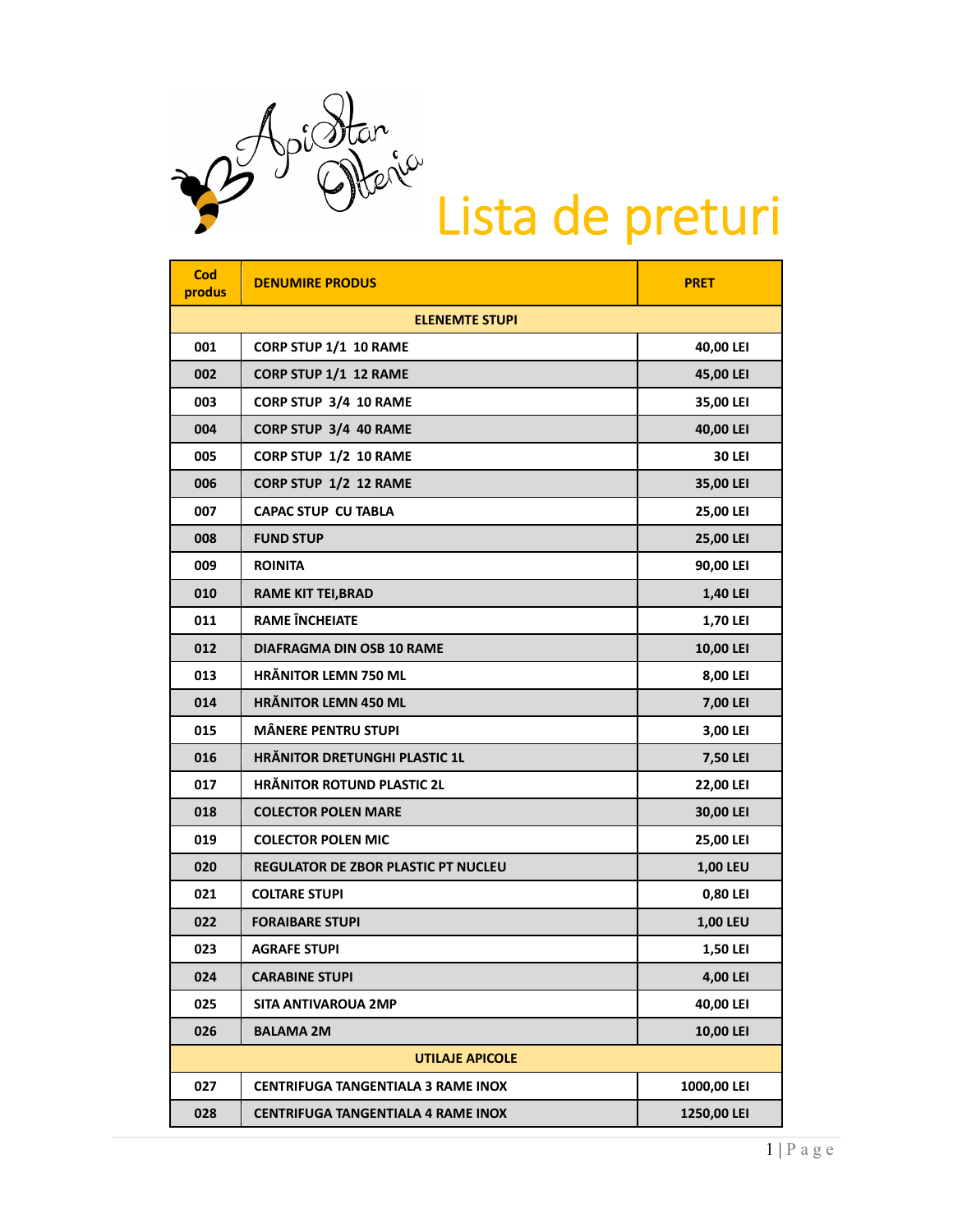| Cod<br>produs          | <b>DENUMIRE PRODUS</b>                         | <b>PRET</b> |  |  |
|------------------------|------------------------------------------------|-------------|--|--|
| 029                    | <b>CENTRIFUGA 4 RAME INOX REVERSIBILA</b>      | 1400,00 LEI |  |  |
| 030                    | <b>CENTRIFUGA TANGENTIALA 6 RAME INOX</b>      | 1600,00 LEI |  |  |
| 031                    | <b>BANC PENTRU DESCAPACIT DIN INOX 0.5/1 M</b> | 1000,00 LEI |  |  |
| 032                    | <b>TOPITOR SOLAR INOX</b>                      | 500,00LEI   |  |  |
| 033                    | <b>TOPITOR SOLAR ZINC</b>                      | 330,00 LEI  |  |  |
| 034                    | <b>TOPITOR SOLAR LEMN</b>                      | 280,00 LEI  |  |  |
| 035                    | <b>TAVA INOX DESCAPACIT</b>                    | 290,00 LEI  |  |  |
| 036                    | TAVA PLASTIC DESCAPACIT                        | 250,00 LEI  |  |  |
| 037                    | <b>MATURATOR PT MIERE 50KG</b>                 | 330,00 LEI  |  |  |
| 038                    | <b>CANEAINOX</b>                               | 100,00 LEI  |  |  |
| 039                    | <b>CANEA PLASTIC</b>                           | 20,00 LEI   |  |  |
| <b>INVENTAR APICOL</b> |                                                |             |  |  |
| 040                    | <b>SITA INOX SIMPLA</b>                        | 40,00 LEI   |  |  |
| 041                    | <b>SITA INOX DUBLA</b>                         | 70,00 LEI   |  |  |
| 042                    | FURETTO PENTRU TRATAMENT ANTI VAROOA           | 290,00 LEI  |  |  |
| 043                    | <b>BUTELIE PENTRU FURETTO</b>                  | 7,00 LEI    |  |  |
| 044                    | <b>ULEI PARAFINA</b>                           | 25,00 LEI   |  |  |
| 045                    | <b>VAROJET CU BATERIE</b>                      | 85,00 LEI   |  |  |
| 046                    | <b>VAROJET MANUAL SIMPLU</b>                   | 30,00 LEI   |  |  |
| 047                    | <b>VAROJET MNUAL CU BORCAN</b>                 | 40,00 LEI   |  |  |
| 048                    | <b>GRATIE HANNEMAN 10 RAME</b>                 | 12,00 LEI   |  |  |
| 049                    | <b>GRATIE HANNEMAN 12 RAME</b>                 | 15,00 LEI   |  |  |
| 050                    | SITA PENTRU COLECTARE PROPOLIS                 | 20,00 LEI   |  |  |
| 051                    | <b>AFUMATOR MARE INOX Ø 100</b>                | 75,00 LEI   |  |  |
| 052                    | AFUMATOR MIJLOCIU INOX Ø 100                   | 60,00 LEI   |  |  |
| 053                    | AFUMATOR MIC INOX Ø 80                         | 50,00 LEI   |  |  |
| 054                    | AFUMATOR ROŞU Ø 80                             | 40,00 LEI   |  |  |
| 055                    | AFUMATOR MIC ZINC Ø 80                         | 40,00 LEI   |  |  |
| 056                    | AFUMATOR MIJOCIU ZINC Ø 100                    | 45,00 LEI   |  |  |
| 057                    | AFUMATOR MARE ZINC Ø 100                       | 60,00 LEI   |  |  |
| 058                    | <b>BURDUF AFUMATOR</b>                         | 20,00LEI    |  |  |
| 059                    | <b>COMBUSTIBIL PENTRU AFUMATOR 1 KG</b>        | 5,00 LEI    |  |  |
| 060                    | <b>DALTA INOX</b>                              | 15,00 LEI   |  |  |
| 061                    | <b>DALTA INOX L</b>                            | 20,00 LEI   |  |  |
| 062                    | <b>DALTA ZINC</b>                              | 13,00 LEI   |  |  |
| 063                    | DALTA INOX SCARAR CU MANER LEMN                | 28,00 LEI   |  |  |
| 064                    | PERIE APICOLA                                  | 13,00 LEI   |  |  |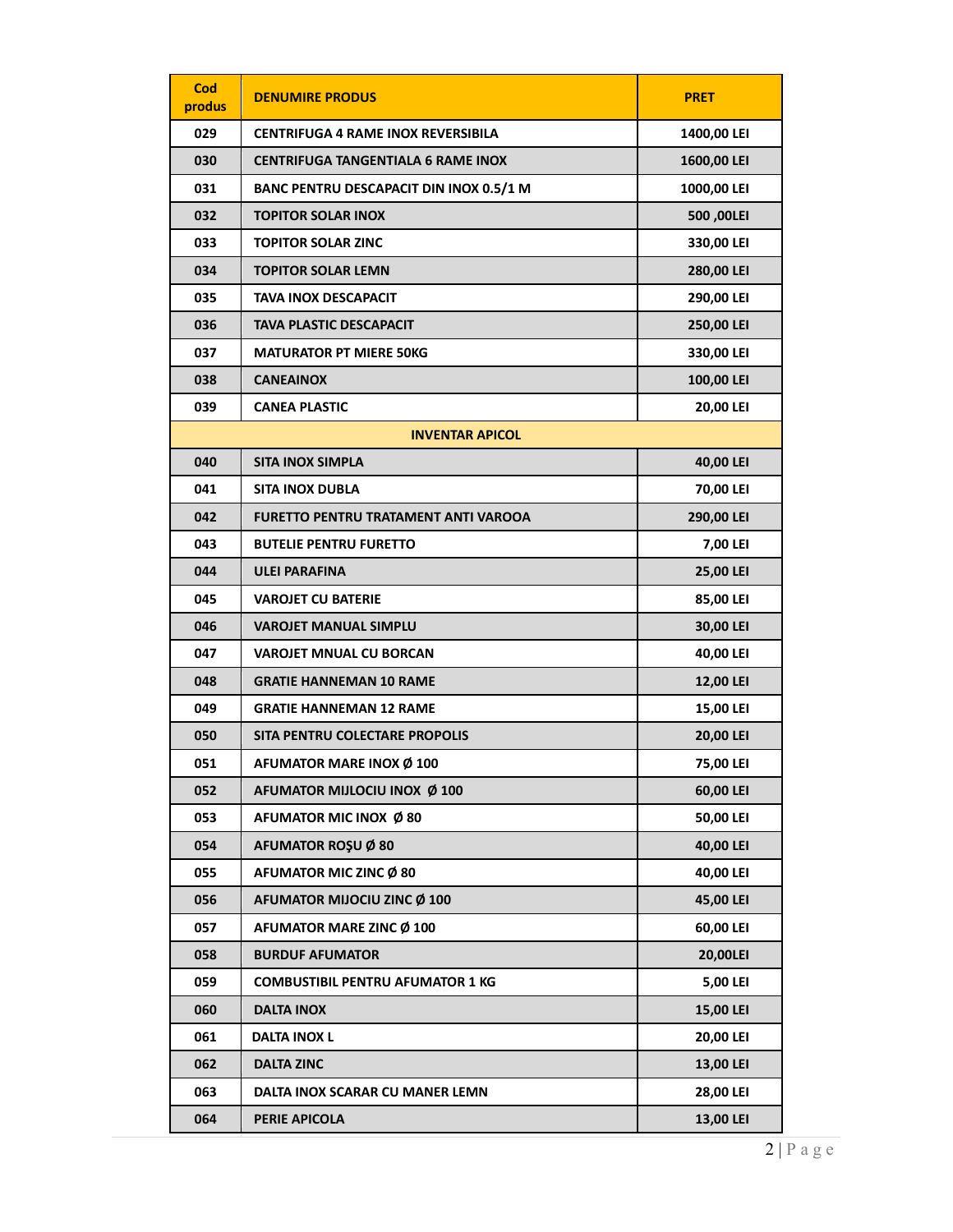| Cod<br>produs | <b>DENUMIRE PRODUS</b>             | <b>PRET</b> |
|---------------|------------------------------------|-------------|
| 065           | APARAT GĂURIT RAME 5 ACE           | 120,00 LEI  |
| 066           | APARAT GĂURIT RAME +CAPSE 1 AC     | 80,00 LEI   |
| 067           | APARAT GĂURIT RAME 1 AC            | 60,00 LEI   |
| 068           | <b>INTINZATOR SARMA</b>            | 13,00 LEI   |
| 069           | <b>FURCULITA PENTRU DECAPACIT</b>  | 12,00 LEI   |
| 070           | <b>SARMA INOX 1 KG</b>             | 55,00 LEI   |
| 071           | <b>SARMA INOX 500G</b>             | 32,00 LEI   |
| 072           | <b>SARMA ZINC 1 KG</b>             | 20,00 LEI   |
| 073           | <b>SARMA ZINC 500 G</b>            | 10,00 LEI   |
| 074           | <b>SARMA ZINC 250 G</b>            | 7,00 LEI    |
| 075           | <b>CAPSE PENTRU RAME 150 G</b>     | 13,00 LEI   |
| 076           | <b>CUIE PENTRU RAME 500 G</b>      | 5,00 LEI    |
| 077           | <b>CLEȘTE PENTRU SCOS RAME</b>     | 15,00 LEI   |
| 078           | <b>CUTIT PENTRU DECAPACIT</b>      | 40,00 LEI   |
| 079           | ROLA PENTRU DECAPACIT              | 20,00 LEI   |
| 080           | <b>CUTIT PENTRU CURATAT RAME</b>   | 13,00 LEI   |
| 081           | PINTEN PENTRU FAGURI               | 13,00 LEI   |
|               | <b>HRANA SI BIOSTIMULATORI</b>     |             |
| 082           | <b>SIROP ALBINE BIDON 6,5 KG</b>   | 23,00 LEI   |
| 083           | <b>SIROP ALBINE BIDON 13 KG</b>    | 46,00 LEI   |
| 084           | <b>TURTE ALBINE SIMPLE 1KG</b>     | 5,50 LEI    |
| 085           | <b>TURTE ALBINE PLANTE 1 KG</b>    | 6,00 LEI    |
| 086           | <b>TURTE ALBINE POLEN 500G</b>     | 7,00 LEI    |
| 087           | <b>PROTOFIL 500ML</b>              | 39,00 LEI   |
| 088           | ANTIVARNOSEM(PROTOFIL) 500ML       | 35,00 LEI   |
| 089           | <b>APIFITOFORT 500 ML</b>          | 30,00 LEI   |
| 090           | <b>VAROSTOP BENZI 10 BUC/CUTIE</b> | 25,00 LEI   |
| 091           | <b>TAKTIC 250 ML</b>               | 60,00 LEI   |
| 092           | <b>MAVRIROL BENZI 10 BUC/CUTIE</b> | 34,00 LEI   |
| 093           | <b>VARACHET FORTE</b>              | 39,00 LEI   |
| 094           | <b>FUNGISAN</b>                    | 22,00 LEI   |
| 095           | <b>NOSESTAT</b>                    | 29,00 LEI   |
| 096           | <b>API-VIT</b>                     | 18,00 LEI   |
| 097           | <b>STARTOVIT</b>                   | 18,00 LEI   |
| 098           | <b>ABEJAR PASTA</b>                | 15,00 LEI   |
| 099           | <b>APICOMPLEX 120 G</b>            | 32,00 LEI   |
| 100           | <b>APICOMPLEX 200 G</b>            | 40,00 LEI   |